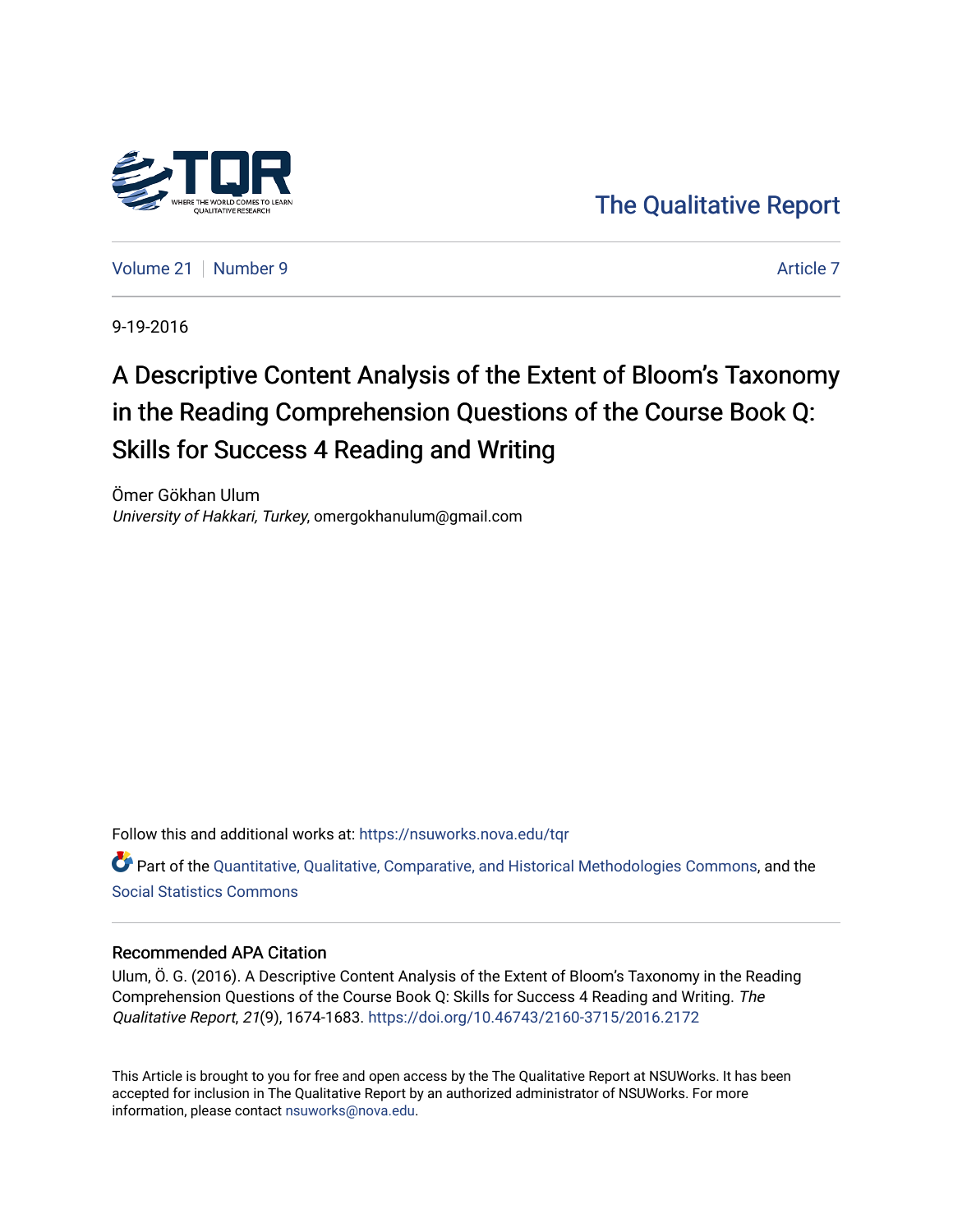# **Qualitative Research Graduate Certificate** Indulge in Culture Exclusively Online . 18 Credits



# A Descriptive Content Analysis of the Extent of Bloom's Taxonomy in the Reading Comprehension Questions of the Course Book Q: Skills for Success 4 Reading and Writing

# Abstract

Bloom's taxonomy is probably the most commonly used one among the cognitive process models. It is a classification system that emphasizes the procedures starting from remembering the knowledge to more complex cognitive levels like evaluating the knowledge. Firstly, the aim of this study has been to find out to what extent Bloom's taxonomy is referred in reading comprehension questions of an English as a Foreign Language course book. With this in mind, the research question To what extent do the reading sections of the EFL course book Q: Skills for Success 4 Reading and Writing cover the lower and higher order cognition levels of Bloom's taxonomy? was formulated. The EFL course book Q: Skills for Success 4 Reading and Writing by Oxford Publishing was analyzed through descriptive content analysis method. Findings of the study suggested that this analyzed course book lacked the higher level cognitive skills involved in Bloom's Taxonomy. As a result, by means of the findings, some assumptions have been reached with the aim of suggesting how the course books which are being written or will be written should refer to Bloom's taxonomy in their reading sections.

# Keywords

Bloom's Taxonomy, Reading Skill, Reading Comprehension Questions

## Creative Commons License



This work is licensed under a [Creative Commons Attribution-Noncommercial-Share Alike 4.0 License](https://creativecommons.org/licenses/by-nc-sa/4.0/).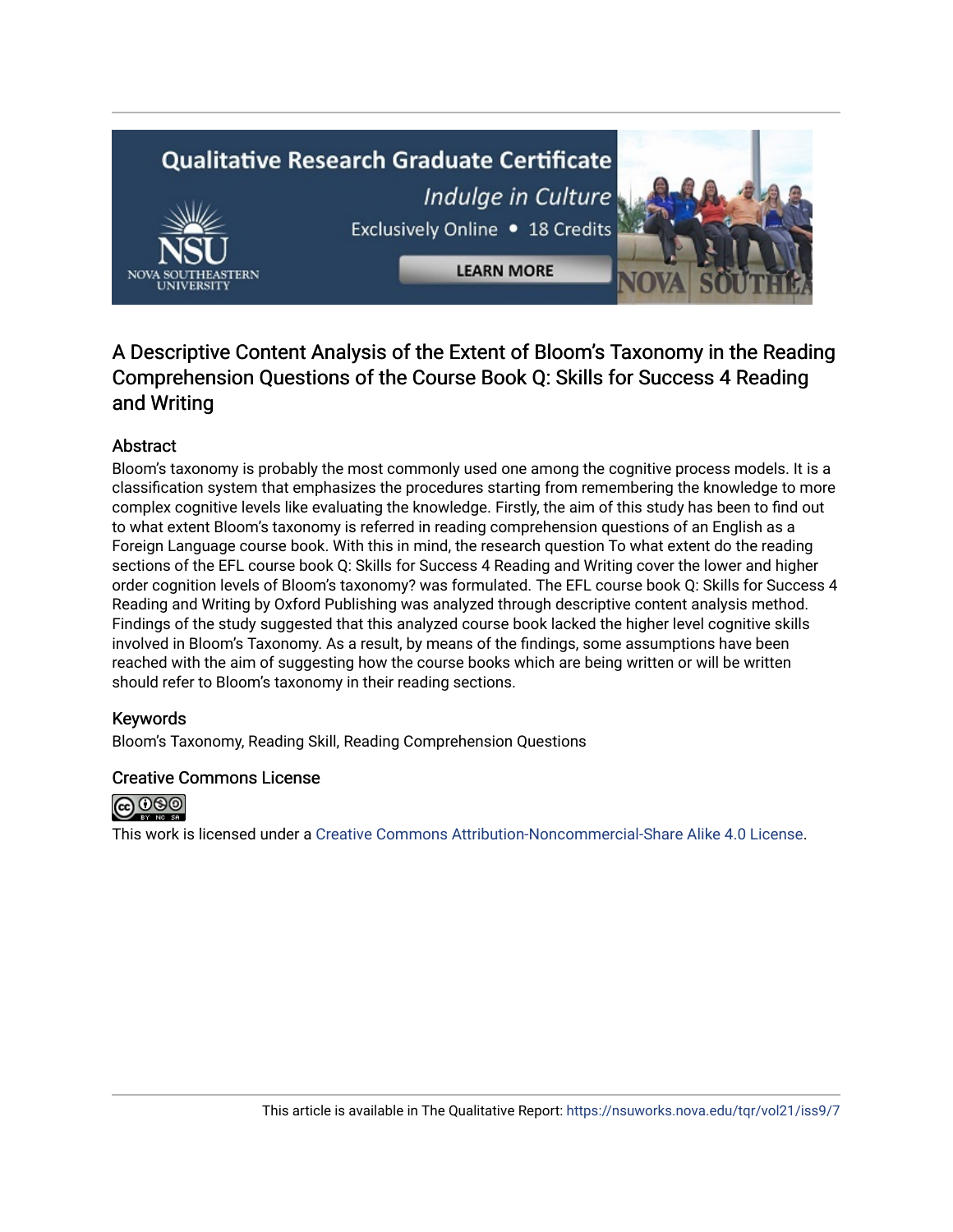

# **A Descriptive Content Analysis of the Extent of Bloom's Taxonomy in the Reading Comprehension Questions of the Course Book** *Q: Skills for Success 4 Reading and Writing*

Ömer Gökhan Ulum Adana Science and Technology University, Turkey

*Bloom's taxonomy is probably the most commonly used one among the cognitive process models. It is a classification system that emphasizes the procedures starting from remembering the knowledge to more complex cognitive levels like evaluating the knowledge. Firstly, the aim of this study has been to find out to what extent Bloom's taxonomy is referred in reading comprehension questions of an English as a Foreign Language course book. With this in mind, the research question To what extent do the reading sections of the EFL course book Q: Skills for Success 4 Reading and Writing cover the lower and higher order cognition levels of Bloom's taxonomy? was formulated. The EFL course book Q: Skills for Success 4 Reading and Writing by Oxford Publishing was analyzed through descriptive content analysis method. Findings of the study suggested that this analyzed course book lacked the higher level cognitive skills involved in Bloom's Taxonomy. As a result, by means of the findings, some assumptions have been reached with the aim of suggesting how the course books which are being written or will be written should refer to Bloom's taxonomy in their reading sections. Keywords: Bloom's Taxonomy, Reading Skill, Reading Comprehension Questions*

Cognition is the scientific concept meaning the mental processes contained in obtaining knowledge and understanding, covering thinking, knowing, remembering, judging, and problem solving, while meta-cognition is the knowledge and comprehension of our own mental actions and capabilities and those of others, as well as organization of these actions (Special Education Support Service, 2009). The taxonomy concept is mainly employed in the realm of biology when it comes to the categorization of beings; however it is used in many other areas as a means of separating terms into groups and hierarchies of opinions. In 1948, Benjamin Bloom coordinated and directed a number of educators who, over a course of eight years, categorized educational objectives that were finally called Bloom's Taxonomy. Reorganized in 2003, Bloom's Taxonomy is grouped into three areas of learning: cognitive, affective, and psychomotor. The cognitive domain is grouped under six subsequent levels of thinking. The initial three levels or lower order skills contain: remembering, understanding, and applying, while the last three levels or higher-order skills cover: analyzing, evaluating, and creating (Orey, 2010). In other words, the first three down levels are knowledge, comprehension and application, while the three up levels are analysis, synthesis and evaluation. Taxonomy is hierarchical; each step is located at the upper steps as well, which means high levels cover the levels at down. To give an example, a student being in the application level is able to function in both knowledge and comprehension levels as well. Eliciting meaning from reading passage necessitates a group of skills that go far beyond the ability to decipher or word perception (Konza, 2011). With all these in mind, this study aims at identifying to what extent the reading sections of EFL course book "Q: Skills for Success 4 *Reading and Writing*" by Oxford Publishing refers to the levels of Bloom's Taxonomy. To achieve this, each reading section was analysed carefully in order to have a broad view on which steps of taxonomy, either upper or down, were employed in the reading sections of the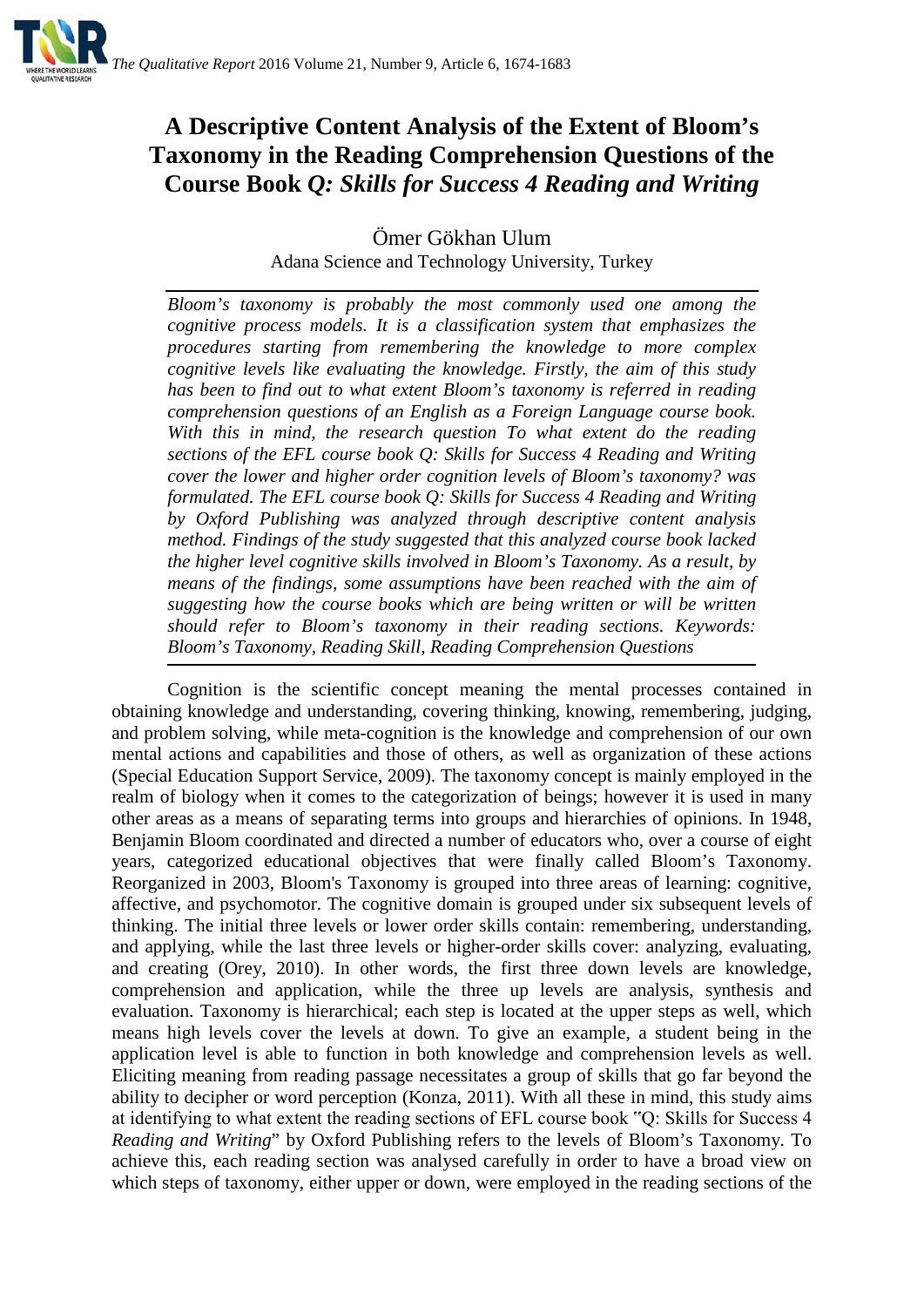mentioned course book. Question stems focusing on each level and key words exemplifying the steps of the taxonomy were used to come to a conclusion on which levels of thinking order were available in the overall analysed reading sections. Furthermore, this study will bring a light on the scope of reading questions having the characteristics of lower and higher

level thinking orders involved, and as a result the study will be a guide for the EFL course books being written or will be written in terms of covering Bloom's Taxonomy. Many EFL course books have been written through diverse learning theories with different principals regarding the mental processes. However, few EFL course books consider such mental processes, particularly the EFL course books employed in local scope and written by nonnative authors. Besides, one of these mental processes, the Bloom's Taxonomy, is not involved extensively in the formation of both local and global scope EFL course books, in our case this study refers to this gap by hinting on this course book which serves solely for the lower levels thinking orders. It will supply the informational needs of stakeholders serving both in local and global extent. To sum up, this research addresses a significant problem which is the lack of cognitive processes in the reading sections of the written EFL course books in both local and global scopes.

#### **Literature Review**

Efficient readers comprehend the aim of their reading, and so are able to form their reading style consequently. They know the reason of reading as well as how they ought to read to reach their aim. When they are in need of a particular telephone number, they know employing alphabetic and scanning skills to find out the name and number soon; if they want to know if a book fits to their requirements, they can skim content parts, chapter titles and a paragraph to make their selection; if they require to upload new software or make a complex recipe, they can pursue guidance thoroughly and gradually; if they need to synthesise data from a number of supplies, they can read analytically, elicit basic data and decipher what it conveys on the ground of their owned knowledge. The application of objected strategies in diverse cases and for different aims describes the competent reader having a number of strategies at his or her disposal (Konza, 2011). Reading comprehension skill is crucial for learners to develop. The lack of reading comprehension means flawed reading. The basic aim of reading is to obtain data from the document being read. In order to do this, the reader needs to be able to deal with the script properly to elicit meaning from it. An adequately written reading text supplies the reader with data in an organised manner. Authors employ various techniques to transfer meaning to the readers. Accordingly, the meaning eliciting action is a case that has to settle between the two sides to obtain the message in the simplest and the most proper way. For achieving this, readers should use several comprehension skills to assist them get meaning from reading documents. Language course books typically provide learners with reading passages. These passages present new vocabulary and try to improve reading comprehension skills by asking learners to read the document and then to answer some questions to see if they have comprehended the text (Alfaki, 2014). However, literature has showed that there is an insufficiency of higher-level questions and supremacy of lower-level questions in most of English Language course books appointed for learners. As far as Freahat and Smadi (2014) are concerned, no research has dealt with the use of Bloom's taxonomy in EFL reading instruction or evaluation. On the other hand, there are some studies referring to content analysis style which describes the extent of cognitive levels of Bloom's Taxonomy in EFL course books. Lower order thinking skills of Bloom's Taxonomy take place a great deal of emphasis in the course book content analysis of some researchers (Assaly & Igbaria, 2014; Assaly & Smadi, 2015; Zareian, Davoudi, Heshmatifar, & Rahimi,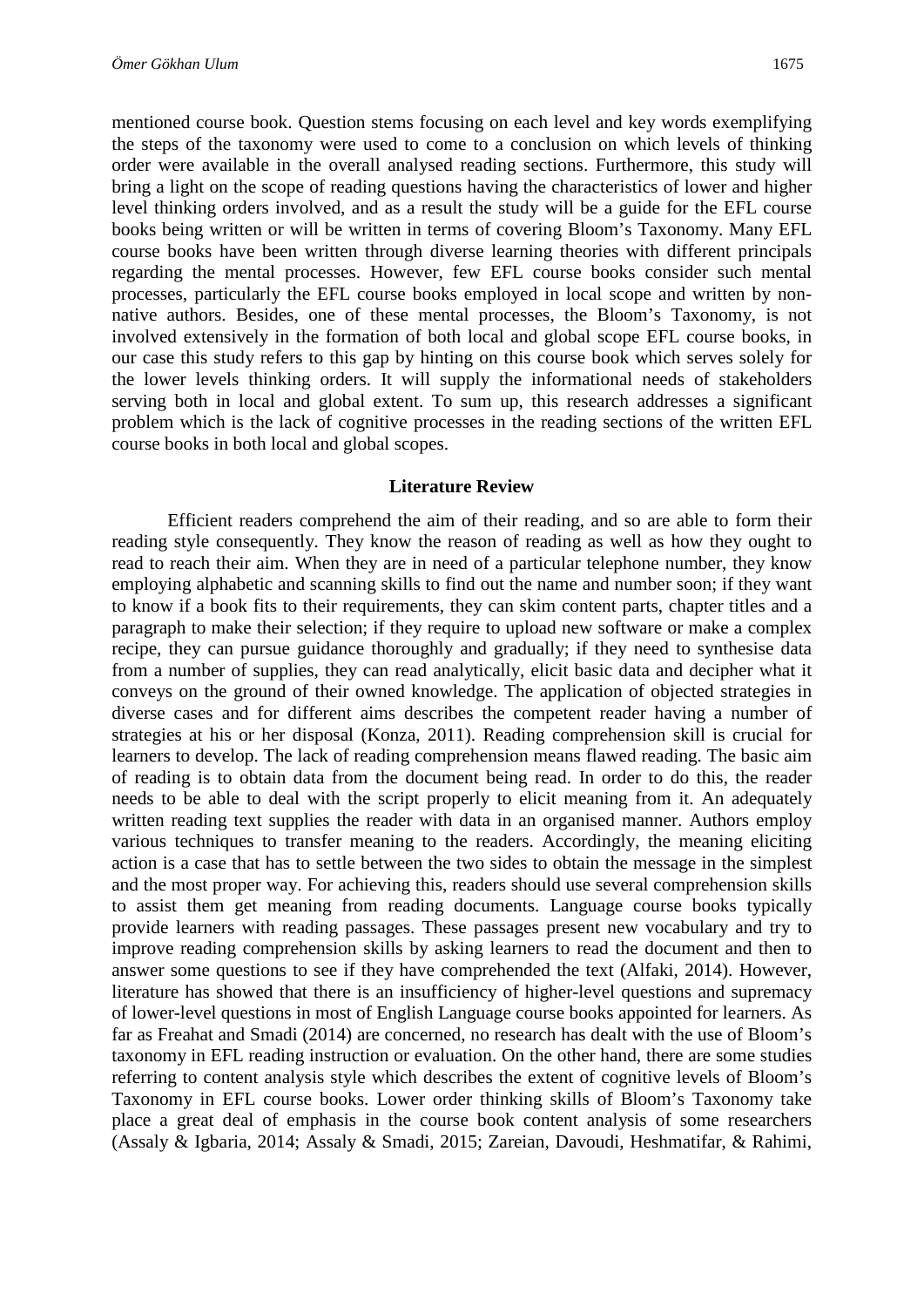2015; Sirait, 2014; Gordani, 2010; Askaripour, 2014; Roohani, Taheri, & Poorzangeneh, 2013).

#### *Bloom's Taxonomy*

Bloom and his assistants formed the Taxonomy, a ranked system of arranging thinking skills from lower to higher, with the higher levels covering all the cognitive skills from the lower levels (Duc, 2010). It is a clear taxonomy defining six levels for testing the achievement of the aims of students' cognitive domains: knowledge, comprehension, application, analysis, synthesis, and evaluation. Bloom's has various features making it the most generally employed taxonomy in the education field as Assaly and Igbaria (2014) suggest in the following:

1. The taxonomy is educationally oriented and can be used to distinguish between groups of objectives that teachers use for writing curricula, study programs and lesson plans.

2. The levels are clearly and logically defined.

3. The taxonomy describes psychological phenomena.

4. The taxonomy discusses thinking processes ranging from the simple to complex with each level resting upon the previous one.

5. It is continuous, with each objective leads to the one following it.

6. It is comprehensive in that each behavioural objective can be categorized according to the taxonomy.

Bloom, Englehart, Furst, Hill, and Krathwohl (1956) describe the six levels of the cognitive domain in Bloom's taxonomy as: *Knowledge* level symbolises the lowest level of learning results in the cognitive sphere. It is described as recognising formerly acquired data ranking from specific factual to total theories. Knowledge level contains remembering items without any further thinking procedures. *Comprehension* is the capacity to see the meanings of objects. It covers translating the item from one mode to another like numbers to words, clarifying text by interpreting or summing up, or foreseeing outcomes. Comprehension level symbolises the following level after remembering items and is the lowest stage of comprehending material. *Application* is the capacity to employ acquired data in recent and actual cases. It covers implementing principles, methods, terms and theories in proper circumstances. Learning results at this level necessitate a higher level of grasping meanings than those at the comprehension level. *Analysis* is the capability to decompose material into its elements to grasp its systematic structure. It contains describing sections, analyzing the connection between segments, and identifying the system laws contained. It necessitates an understanding of content and structural pattern of the material, and thus learning results employing analysis comprise a higher level of thinking than comprehension and application. *Synthesis* is the capacity to convene elements together to shape a new entity. It covers the generation of particular communication, a scheme of conduction like a research outline, or a program for categorising data such as a group of theoretical associations. Learning results in this part point out imaginative approaches, with biggest stress on the formation of recent structure. *Evaluation* contains the capacity to evaluate the value of material for a specific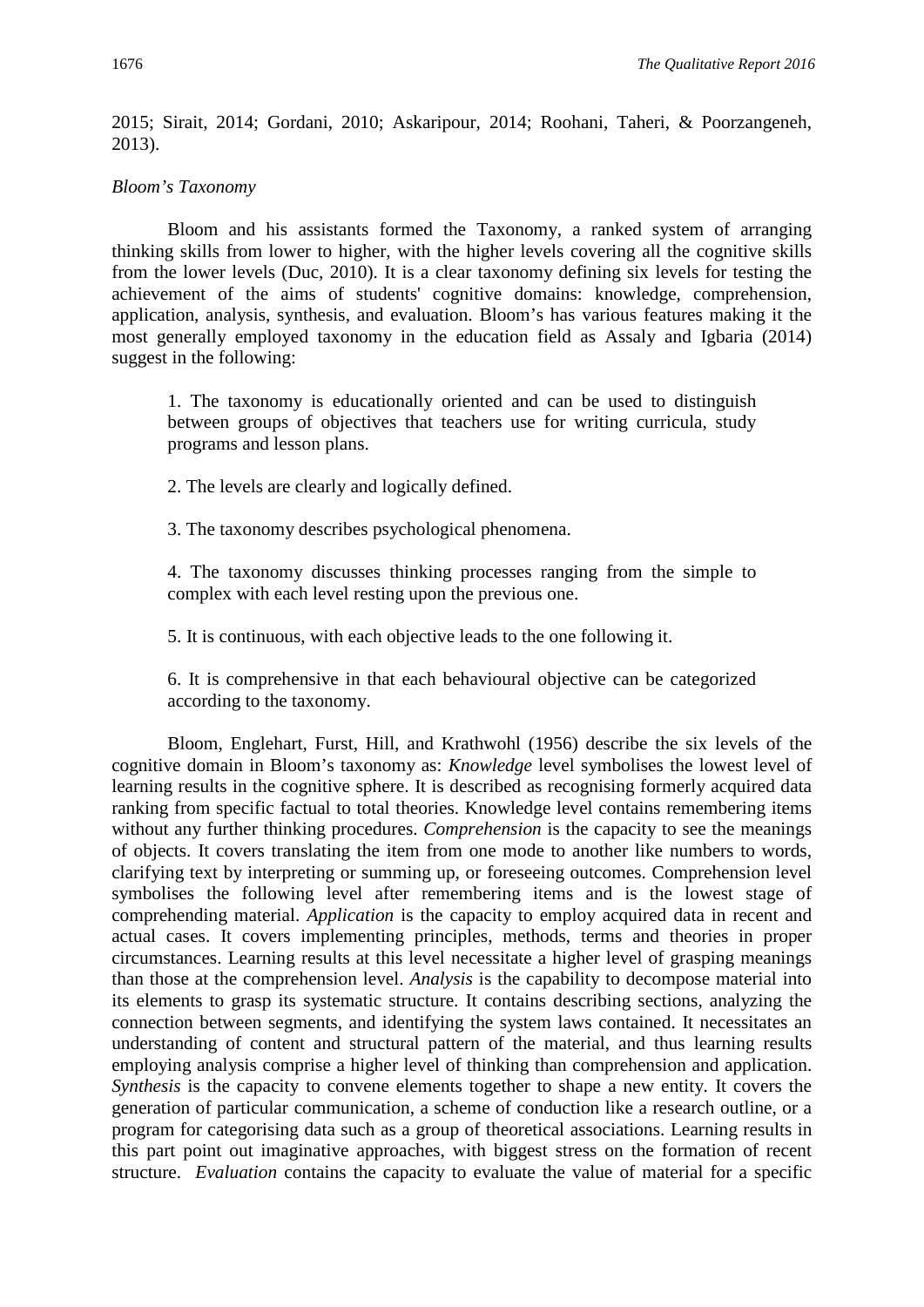aim, settled on certain principle decided by learners or instructors. These principles may be domestic or exterior ones which are related to the aims. The classification of evaluation contains thinking processes from all the former ones and is thus the highest in the ladder of cognition processes. The following figure brings a light to the classification of Bloom's view, in which the levels are seen step by step in an ascending order from down to top.



**Figure 1.** Bloom's Taxonomy by E. Robyn, 2014, *ExpertBeacon, Inc.*

In the case of this study, having taught English as a Foreign Language for many years and using a variety of EFL course books, now being a research assistant in the field of EFL, I realised that whether locally or globally formed, EFL course books lack higher order cognition levels specified in Bloom's Taxonomy. This study sheds a light upon the efficiency of course books in developing cognitive skills as well as guiding course book developers, educational policy-makers, and program and syllabus designers in terms of incorporating more higher-order questions in their materials, in our case course books, in a way to achieve higher level cognition skills.

## **The Research Problem**

Most teachers do not have the required time, opportunity and ability to develop their own learning materials for teaching English. So, they follow or use course books and they are totally dependent upon them. The book that was selected for analysis in this study is the EFL course book titled, *Q: Skills for Success 4 Reading and Writing.* The aim of this analysis is to evaluate to what extent the book covers higher and lower level questions based on Bloom's taxonomy, through analysing the entire reading comprehension questions in the reading sections of the course book. That's to say, the reading section questions will be analyzed to determine their cognitive level according to Bloom's taxonomy. This analysis will clear up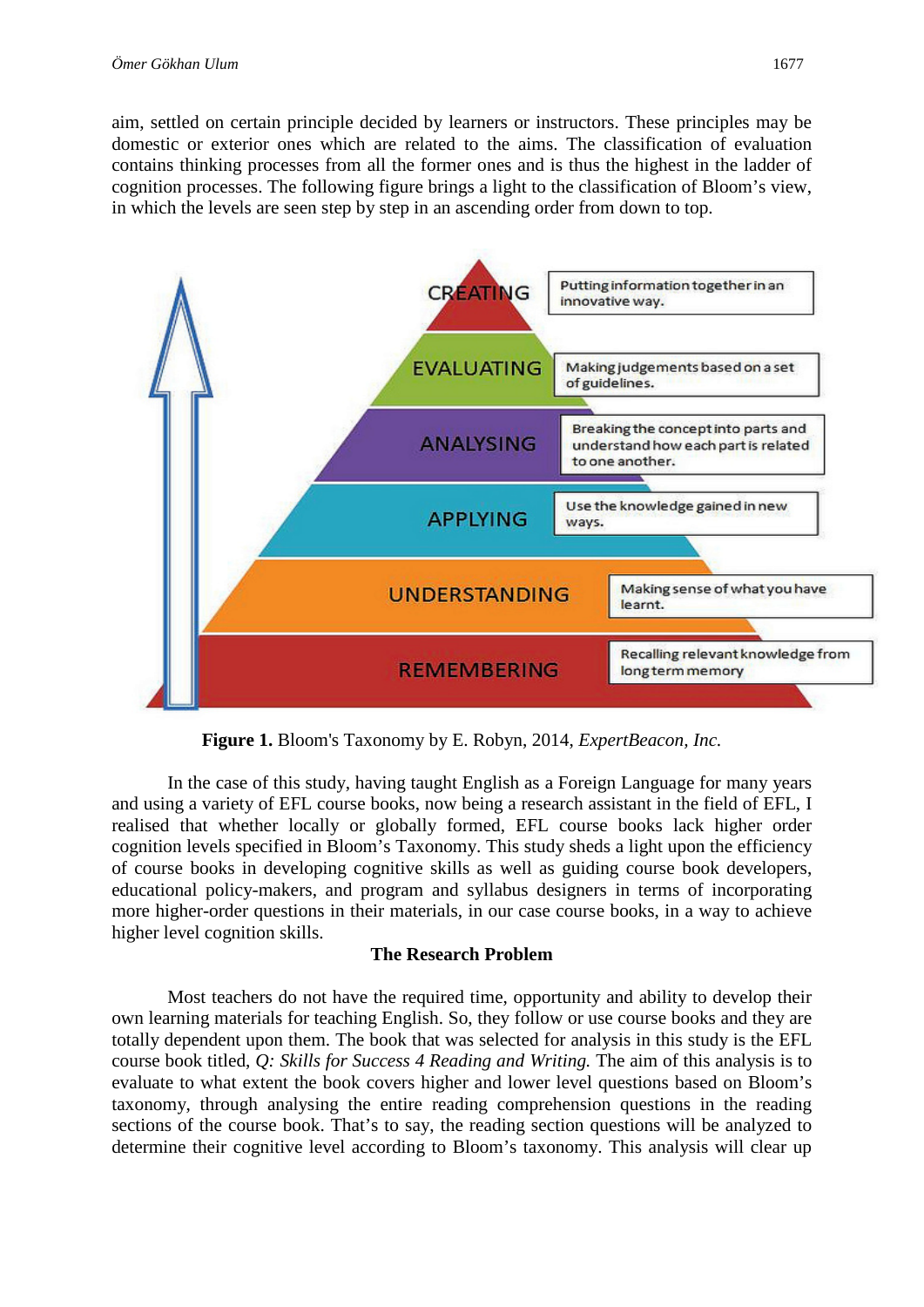whether or not the reading comprehension questions in the book cover higher level thinking skills.

#### **Purpose of the Study**

This study aims to analyze cognitive levels of the reading comprehension questions in the EFL course book titled *Q: Skills for Success 4 Reading and Writing.* That's to say, it seeks to identify whether or not there are any weaknesses or strengths of reading comprehension questions in terms of lower and higher order thinking skills under Bloom's taxonomy. Therefore, I put forward the following research question:

To what extent do the reading sections of the EFL course book *Q: Skills for Success 4 Reading and Writing* cover the lower and higher order cognition levels of Bloom's taxonomy?

#### **Significance of the Study**

This study explores reading comprehension questions in the EFL course book *Q: Skills for Success 4 Reading and Writing* hoping to point out the extent of lower and higher cognition levels included in order to suggest ways which may help the course book authors preparing reading materials or designing reading comprehension questions. The results of this study will be of great benefit for teachers to be creative in designing or modifying reading comprehension questions according to cognition levels, as well. The results of the study will also contribute to all involved in the educational practice of EFL teaching, the course book writers as well as the Ministry of Educations. They will also increase their awareness of the cognitive levels of the reading questions covered in these course books. Furthermore, the results will again be useful for teachers regarding the significance of evaluating course books produced by local and global stakeholders to select the ones that much help them achieve the curriculum objectives.

#### **Limitations of the Study**

English course books should contain reading tasks of distinct cognitive demands to supply learners with the competence to carry out tasks at any cognitive level in English (Assaly & Smadi, 2015). I used solely Bloom's taxonomy to analyse reading questions from the course according to cognitive domain.

1. The study is limited only to the EFL course book *Q: Skills for Success 4 Reading and Writing*. The data collected did not represent the contents and aspects of other such EFL course books.

2. This study investigates reading comprehension skill questions only; therefore, the results are limited to evaluating reading comprehension questions.

#### **Methodology**

The procedure for the aim of the present study is the descriptive content analysis style which describes the occurrence of the categories of analysis precisely. I employed the cognitive levels of Bloom's Taxonomy in the categorization of the reading comprehension questions in the course book. Firstly, in order to find a solution to the research problem *To*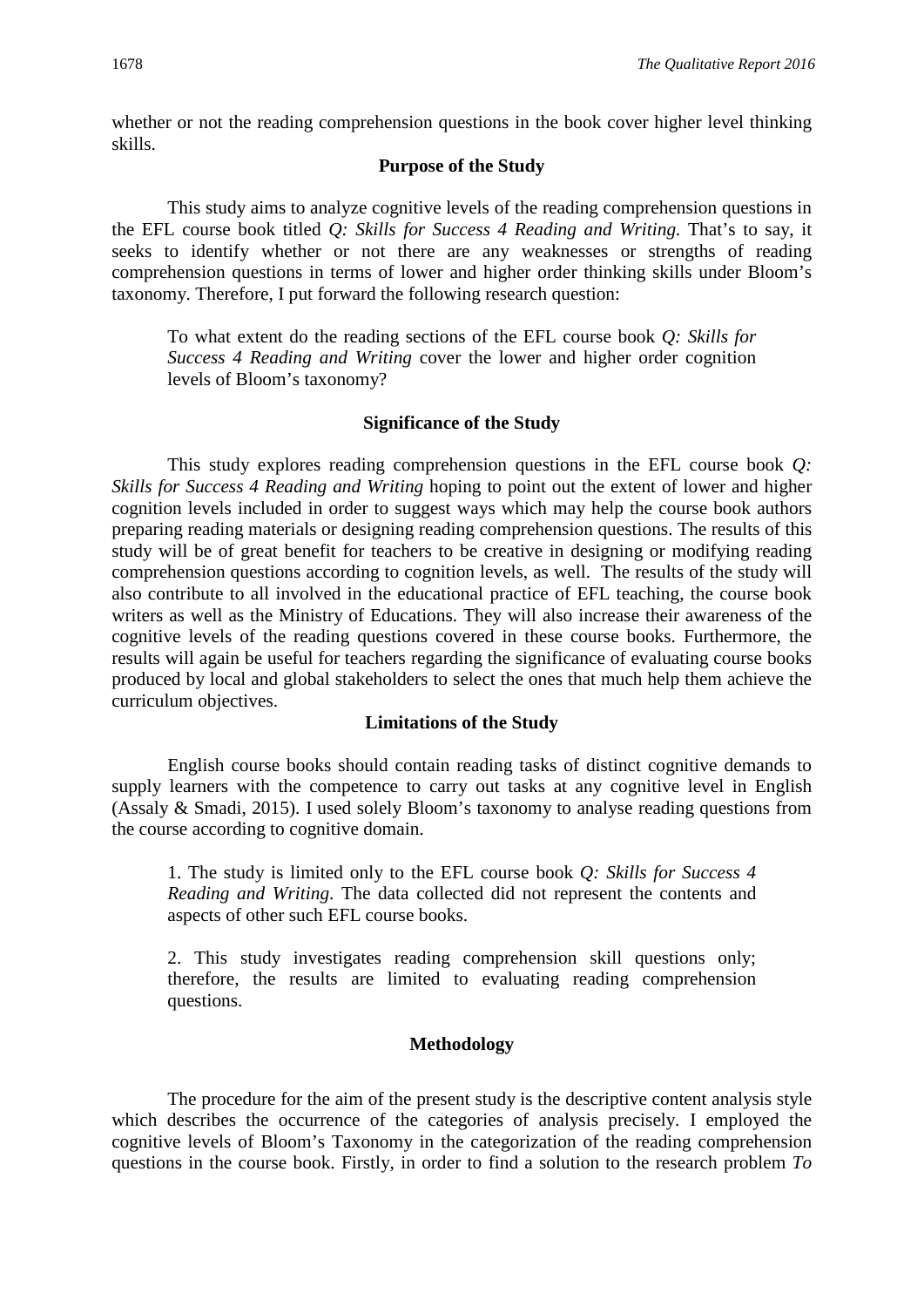*what extent do the reading sections of the EFL course book Q: Skills for Success 4 Reading and Writing cover the lower and higher order cognition levels of Bloom's taxonomy?* question stems focusing on each level and key words exemplifying the steps of the taxonomy were used to come to a conclusion on which levels of thinking order were available in the overall analysed reading sections. This study was a kind of qualitative research since I described and analyzed the collected data. Frequencies and reporting percentages took place in the study as a quantitative research design while I provided examples of reading questions as a qualitative inquiry. Generally speaking, question stems and question words refer to the cognitive thinking levels of the Bloom's Taxonomy and in this particular study I presented such question samples related to the involved cognitive steps. Give your rationale for selecting a qualitative design in general and your particular qualitative design choice in particular and discuss how these choices are appropriate to answering the question under study. I identified the course book in terms of to what extent its reading section comprehension questions involve cognitive thinking levels. In order to do this, I applied descriptive analysis for the sections of each unit of the EFL course book. Then, I collected, listed, and analyzed the reading comprehension questions according to Bloom's Taxonomy: low order thinking skills: knowledge, comprehension, and application, and high order

and frequencies of in which each level of cognition appeared for each unit. Among diverse taxonomies and models for course book evaluation such as Vygotskian, Piagetian, and available learning theories (Anderson & Krathwohl, 2001), Bloom's Taxonomy can be a proper benchmark to assess learning activities and teaching materials with the cognitive learning domain like remembering, understanding, applying, analyzing, evaluating, and creating (as cited in Zareian at al., 2015). Moreover, I involved every coding category including examples of word stems for each level representing cognitive domain. To make the data more manageable, I presented the data in the form of tables. In each table, I provided raw frequencies as well as the percentage of the cognitive steps as well. With all the mentioned steps that I took, I tried to shed light on the order of cognitive thinking processes covered in Bloom's Taxonomy in this paper. The cognitive skill sets that learners of EFL courses mainly depend on learning activities that course book writers select to embed in course books. So, if teachers rely much on tasks from the text, the cognitive skills embedded in English course books may have an important influence on the learning that occurs in a course. If much low-level learning skills are contained in these tasks, there is a possible risk that low-level learning will extensively become true (Gordani, 2010). I used Bloom's Taxonomy as the theoretical framework of the study and as a result tabulated the findings accordingly.

thinking skills: analysis, synthesis, and evaluation. Afterwards, I calculated the percentage

#### **Data Analysis and Results**

The descriptive analysis covered classifying all questions according to the six categories of the cognitive level of Bloom's taxonomy, calculating frequencies, and reporting percentages. Results of the data were then clarified in terms of lower and higher-level categories and percentages were calculated to find out the extent to which the reading comprehension questions in the English course book *Q: Skills for Success 4 Reading and Writing* emphasize both lower- and higher-levels of questions. All the data which emerged from descriptive analysis, such as frequencies and percentages, were employed in the inferential component of data analysis. The following tables and their descriptions bring a light in terms of the above mentioned aspects. As it is clear from the following table, the lower and higher order cognitive thinking skills are presented.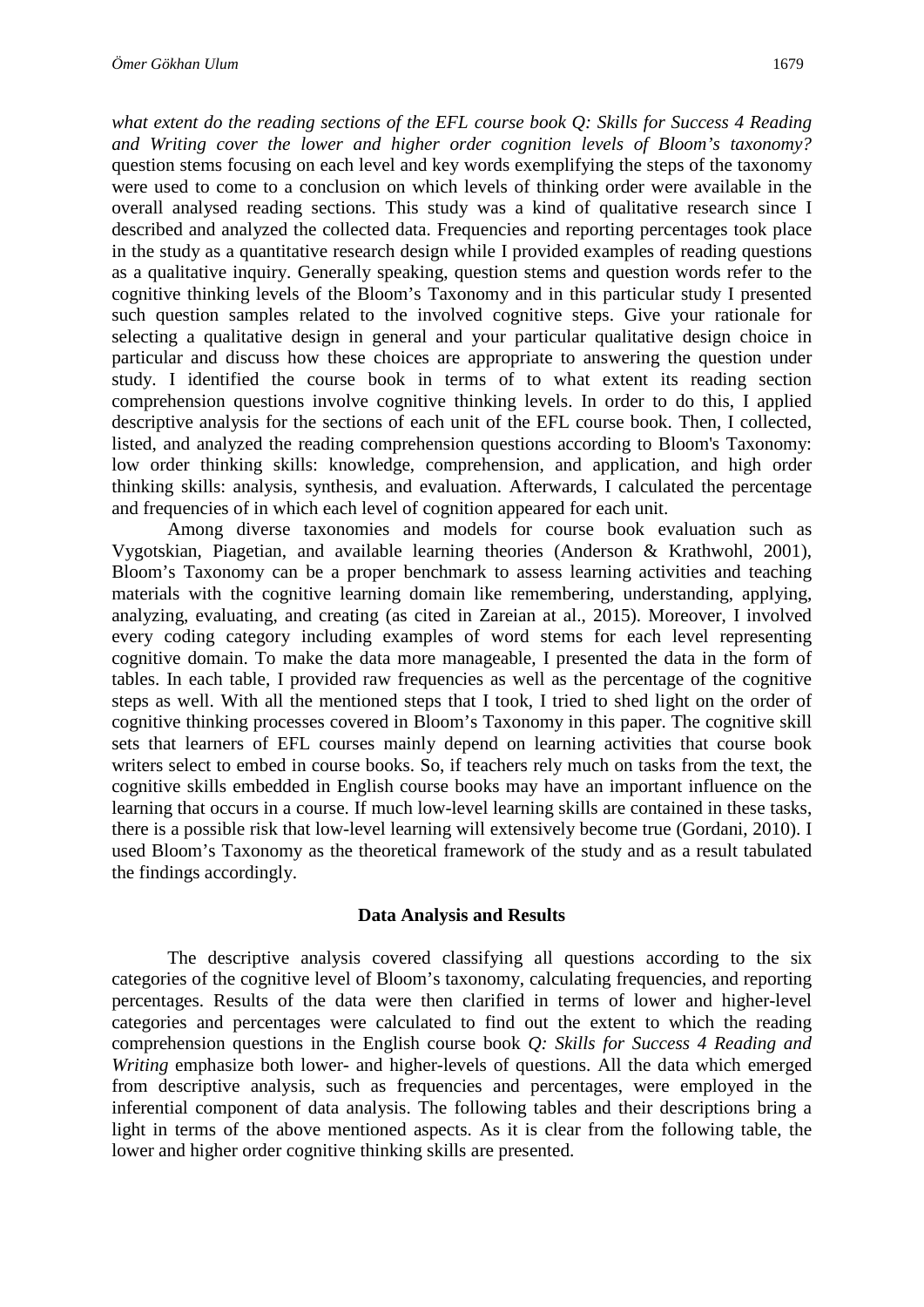| Level of question | <b>Frequencies</b> | <b>Percentages</b> |
|-------------------|--------------------|--------------------|
| Knowledge         | 92                 | %51                |
| Comprehension     | 87                 | %49                |
| Application       |                    | %0                 |
| Analysis          |                    | %0                 |
| <b>Syntheses</b>  |                    | %0                 |
| Evaluation        |                    | %0                 |
| Total             | 179                | %100               |

Table 1: Frequencies and Percentages of the Six Levels of the Cognitive Domain in Bloom's Taxonomy in the Reading Section *Questions of Q: Skills for Success 4 Reading and Writing*

As it can be seen in the Table 1, the reading comprehension questions in the book cover only knowledge and comprehension levels of Bloom's taxonomy. That's to say, according to Table 1, the reading questions are based on the lower order cognition levels of Bloom's taxonomy while they lack the higher order cognition levels. The percentage of knowledge level contained in the reading questions are very close to the percentage of comprehension level with the percentages of %51 and %49. To clarify the issue in a detailed manner, the following table represents the knowledge and comprehension levels with their percentages and frequencies regarding each unit. Sample excerpts from the data are illustrated below.

- Read the sentences. Number the main ideas in the order they are developed in the excerpt. Use the sub headings in the excerpt to help you. (Lower level, knowledge step, p. 9)
- Complete the chart with information about Yohannes Gebregeorgis and Carmen Salva. (Lower level, knowledge step, p. 15)
- Answer the questions. Do all superheroes have superpowers? If not, what powers do they have? (Lower level, knowledge step, p. 9)
- What do you think the two people have done that makes them heroes? (Lower level, comprehension step, p. 11)
- Think about both Reading 1 and Reading 2 in this unit as you discuss the questions. Would you rather be a real life hero or a super hero? Why? (Lower level, comprehension step, p. 17)
- Discuss the questions in a group. (Lower level, comprehension step, p. 10)

**Table 2:** Frequencies and Percentages of Knowledge and Comprehension Levels of the Units

|         | Knowledge        |            | Comprehension    |                   |
|---------|------------------|------------|------------------|-------------------|
|         | <b>Frequency</b> | Percentage | <b>Frequency</b> | <b>Percentage</b> |
| Unit 1  | 8                | %42        | 11               | %58               |
| Unit 2  | 9                | %56        |                  | %44               |
| Unit 3  | 9                | %47        | 10               | %53               |
| Unit 4  | 10               | %63        | 6                | %37               |
| Unit 5  | 9                | %50        | 9                | %50               |
| Unit 6  | 12               | %71        |                  | %29               |
| Unit 7  | 8                | %42        | 11               | %58               |
| Unit 8  | 8                | %50        | 8                | %50               |
| Unit 9  | 8                | %44        | 10               | %56               |
| Unit 10 | 11               | %52        | 10               | %48               |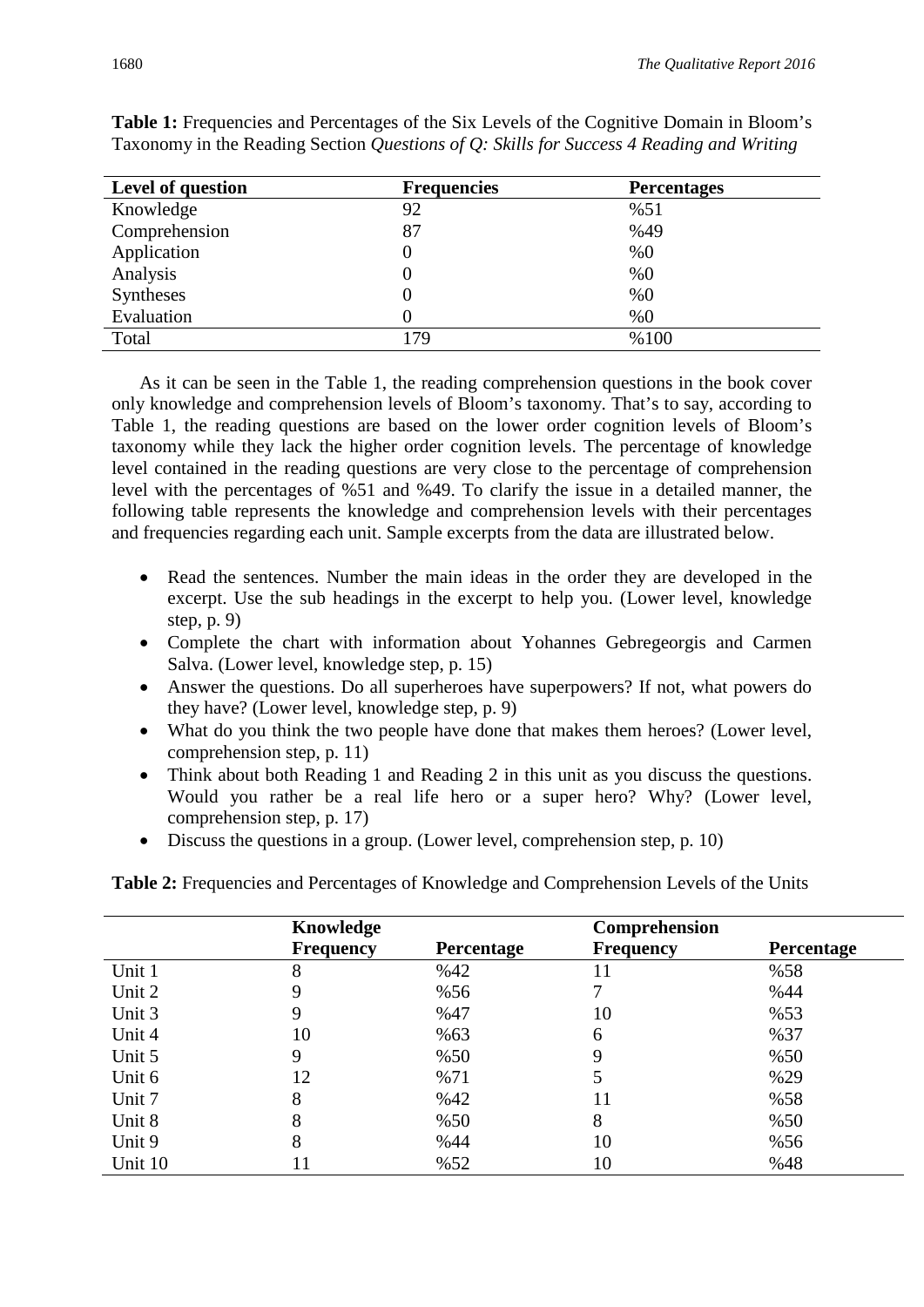| m<br>Total | $\lambda$ | $\%5.$<br>$ -$ | $\sim$ $\sim$<br>ັ | $\Lambda$<br>$\%$ .<br>. . |
|------------|-----------|----------------|--------------------|----------------------------|
|------------|-----------|----------------|--------------------|----------------------------|

First of all, for the 1<sup>st</sup> unit, it is clearly understood from the table that *comprehension* level is more dominant in reading comprehension questions, with a percentage of %58 which means that comprehension step in lower order thinking skills according to Bloom's Taxonomy rates higher than knowledge level within the same lower order. To clarify the issue, I arrived at this rate by taking the percentages of the frequencies of the mentioned cognitive steps.

When it comes to the  $2<sup>nd</sup>$  unit, one can easily understand from the table that *knowledge* level rates more than its correspondence in reading comprehension questions, with a percentage of %56 meaning that knowledge step in lower order thinking skills according to Bloom's Taxonomy rates higher than comprehension level within the same lower order, at which point I arrived by taking the percentages of the frequencies of the mentioned cognitive steps.

In terms of the 3<sup>rd</sup> unit, *comprehension* level is more dominant in reading comprehension questions than its counterpart, with a percentage of %53 in that comprehension step in lower order thinking skills according to Bloom's Taxonomy takes place more than knowledge level within the same lower order, which point I found out by taking the rates of the frequencies of the dealt cognitive steps.

Regarding the 4<sup>th</sup> unit, the table illustrates that *knowledge* level is seen more in reading comprehension questions than comprehension level, with a percentage of %63. In other words, knowledge step in lower order thinking skills according to Bloom's Taxonomy is higher than the other mentioned step within the same lower order, which I clarified by taking the rates of the frequencies of the cognitive thinking levels.

For the 5<sup>th</sup> unit, it is clearly understood from the table that both *comprehension* level and knowledge level are equal. To sum up, knowledge and comprehension steps in lower order thinking skills according to Bloom's Taxonomy are equally employed in the reading comprehension sections when we look at the equal percentages.

Besides, for the 6<sup>th</sup> unit, *knowledge* level is employed more in reading questions than comprehension level by looking at the percentage of %71, that it means knowledge step in lower order thinking skills of Bloom's Taxonomy is used more than the other step within the same lower order, which I suggested by providing the rates of the frequencies of the cognitive thinking levels.

By looking at the  $7<sup>th</sup>$  unit, it is clearly understood that *comprehension* level is more administered in reading comprehension questions than its counterpart, with a percentage of %58 that means comprehension step in lower order thinking skills according to Bloom's Taxonomy rates more than knowledge level within the same lower order, at which conclusion I reached by taking the percentages of the frequencies of these cognitive steps.

Moreover, for the 8<sup>th</sup> unit, both *comprehension* level and knowledge level are equal again. To bring a light to the issue, knowledge and comprehension steps in lower order thinking skills according to Bloom's Taxonomy are employed in the same rate in the reading comprehension sections by looking at the identical percentages.

At the same time, by looking at the 9<sup>th</sup> unit, one can easily see that *comprehension* step takes place more than knowledge step in reading questions, with a percentage of %56. It means that comprehension step in lower order thinking skills situated in Bloom's Taxonomy is used more than knowledge level within the same lower order, the result of which I arrived by specifying the percentages of the frequencies of these cognitive steps.

Furthermore, seeing the 10<sup>th</sup> unit, it is clearly perceived from the table that *knowledge* level is more included in reading comprehension questions than its correspondent, with a percentage of %52, which means knowledge step in lower order thinking skills of Bloom's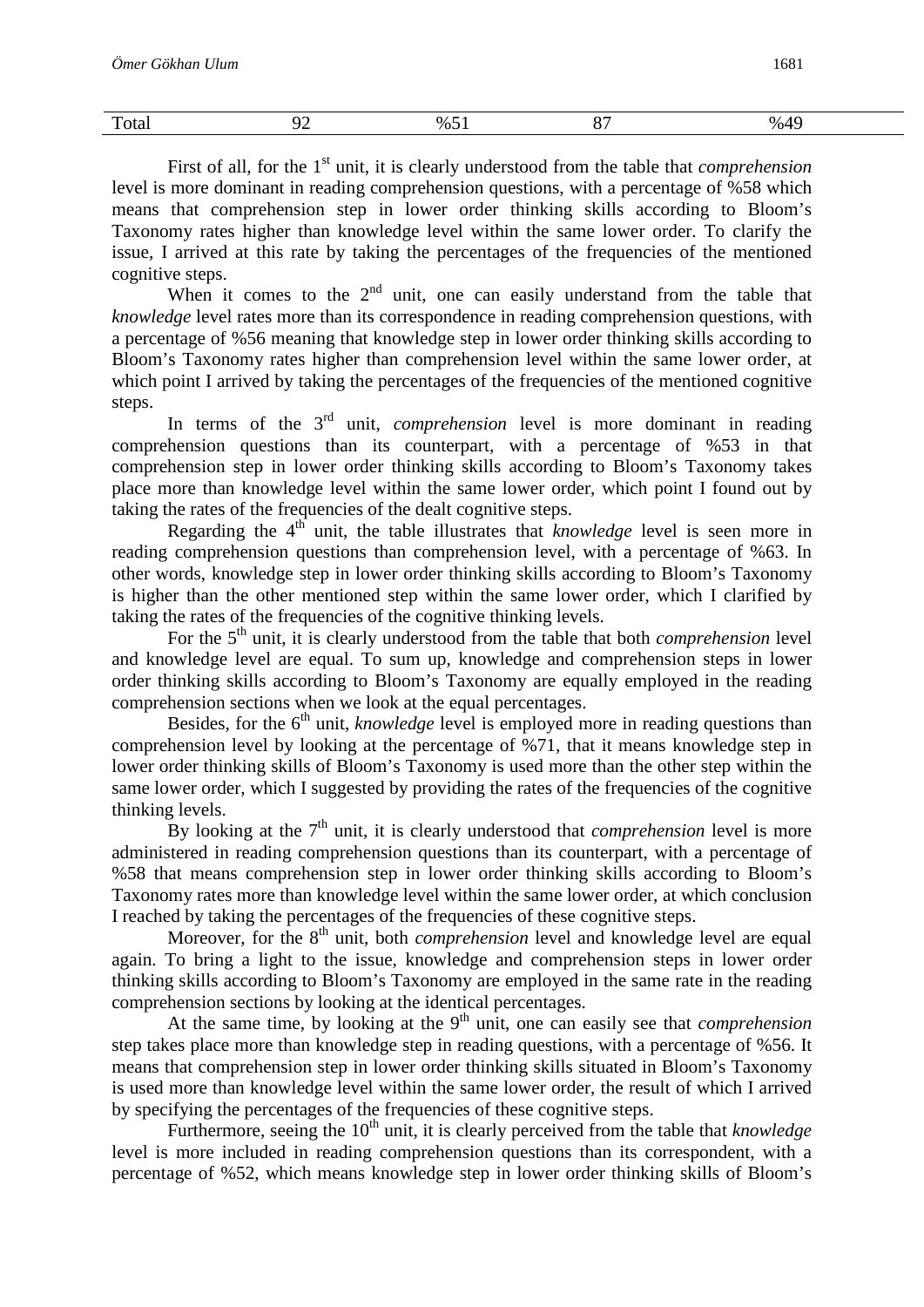Taxonomy is applied more than comprehension step within the same lower order, which I pointed out by finding out the rates of the frequencies of the cognitive thinking levels.

Finally, for the whole units, it is clearly understood from the table that *knowledge* level is more dominant in reading comprehension questions, with a percentage of %51. However, the quantity of both knowledge and comprehension levels are close to each other with the percentages of %51 and %49. To sum up, these mentioned frequencies and percentages supplied me with the results of the findings related to the rate of each cognitive thinking levels of Bloom's Taxonomy.

### **Suggestions**

In light of the findings of the study, the researcher suggests the following criteria to be taken into account.

1. Similar research ought to be conducted on other series of the course book *Q: Skills for Success 4 Reading and Writing*.

2. This kind of research ought to be extended over other course books, regarding reading comprehension assessment.

3. The reading parts in course books ought to refer to both lower-level and higher level thinking processes.

#### **Conclusion**

As far as I see, a big number of course books have been formed on various learning theories, each introducing a diverse pile of approaches and principles on an intricate frame of study about how we engage in mental processes. This course book stimulates the learners to succeed academically, but it only serves for the lower levels of cognition process, having a lack of steps in higher levels. Freahat and Smadi (2014) states that "One should consider the nature of relationship between lower- and higher- cognitive questions. This relationship can be described as integrative. Lower-level questions can enhance the acquisition of factual knowledge and the foundations for attaining high-cognitive skills. On the other hand, higherlevel questions are effective tools for stimulating thinking and developing other cognitive skills such as problem solving and decision making." Question centred approach supplies a unique foundation for every unit. Though there is a lack of higher level thinking processes, the book develops key cognitive skills such as remembering and understanding.

#### **References**

- Alfaki, I. M. (2014). Sudan English language syllabus: Evaluating reading comprehension questions using Bloom's taxonomy. *International Journal of English Language Teaching, 2*(3), 53-74.
- Assaly, I., & Igbaria, A. K. (2014). A content analysis of the reading and listening activities in the EFL textbook of master class. *Education Journal, 3*(2), 24-38.
- Assaly, I. R., & Smadi, O. M. (2015). Using Bloom's taxonomy to evaluate the cognitive levels of master class textbook's questions. *English Language Teaching, 8*(5), 100- 110.